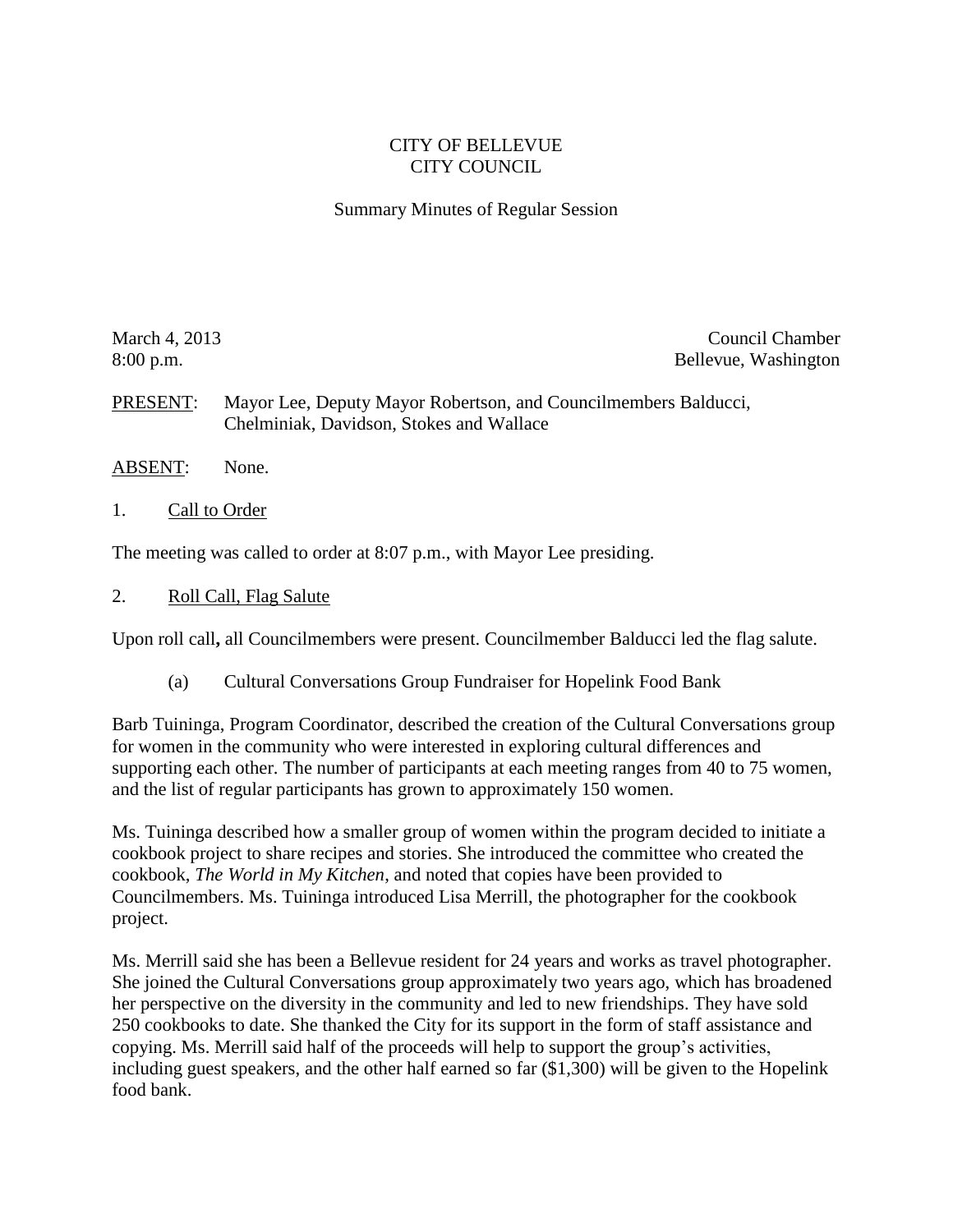March 4, 2013 Regular Session Page 2

## 3. Communications: Written and Oral

Mayor Lee recalled that, at the last meeting, he commented on the rules and protocol for speaking to the City Council. His intent to enforce the rules has been interpreted by some citizens to mean that the Council is discouraging free speech. He said that certainly is not the case. Mayor Lee encouraged citizens to speak and to present their ideas and opinions to the Council.

- (a) Jim Pratt, President of the Bellevue Youth Theatre Foundation, introduced Lisa Goodman, Vice President and Kevin Hagen, Treasurer. Mr. Hagen reported that the Foundation presented a check in the amount of \$310,000 to the Parks Department the previous week toward the new Bellevue Youth Theatre facility at Crossroads Park. The Foundation anticipates another \$335,000 over the next six months, and \$200,000 more is identified. He thanked the City Council, Parks Department staff, and the community for their support.
- (b) Lisa Goodman described Bellevue Youth Theatre Foundation's fundraising activities. She thanked the business community for sponsoring fundraisers and for providing grants, and she thanked the Council for helping to ensure the success of Bellevue Youth Theatre.

Mayor Lee thanked the guests for their update.

- (c) Joanne White and Molly van der Burch, Co-Presidents of the Bellevue Botanical Garden Society, spoke to Agenda Item 8(i) regarding the construction contract for the Garden's visitor center and site improvements. The Society has contributed \$2.5 million to the project and has achieved \$1.5 million in pledges as a multi-year commitment of funds going forward. The Garden will remain open during construction. The representatives asked the Council to approve the contract and thanked the City for its support.
- (d) Carolyn Maxim, a Wilburton resident, addressed Agenda Item 8(n), which will provide funding to advance design on the  $124<sup>th</sup>$  Avenue NE improvements project between NE 14<sup>th</sup> Street and Northup Way. She expressed concern about traffic impacts into the Wilburton neighborhood, especially with NE  $4<sup>th</sup>$  Street extending east to 120<sup>th</sup> Avenue NE. She requested acknowledgement of the traffic impacts and requested a City process to work with the neighborhood.
- (e) Sam Bellomio, StandUP-America, recalled their ongoing communications about red light cameras. He received information from the City which indicated no change in the number of accidents with red light cameras. He expressed concern about the proposal to toll I-90. He echoed the previous speaker's request that the Council respond to citizens' concerns. He asked Bellevue to work with Mercer Island to oppose I-90 tolling.
- (f) Alex Zimmerman, StandUP-America, expressed opposition to red light cameras, which he believes is the wrong way to collect money from citizens. He accused Councilmembers of being criminals. He expressed opposition to tolling on any highways, noting that they are a burden on taxpayers, especially elderly and low income individuals.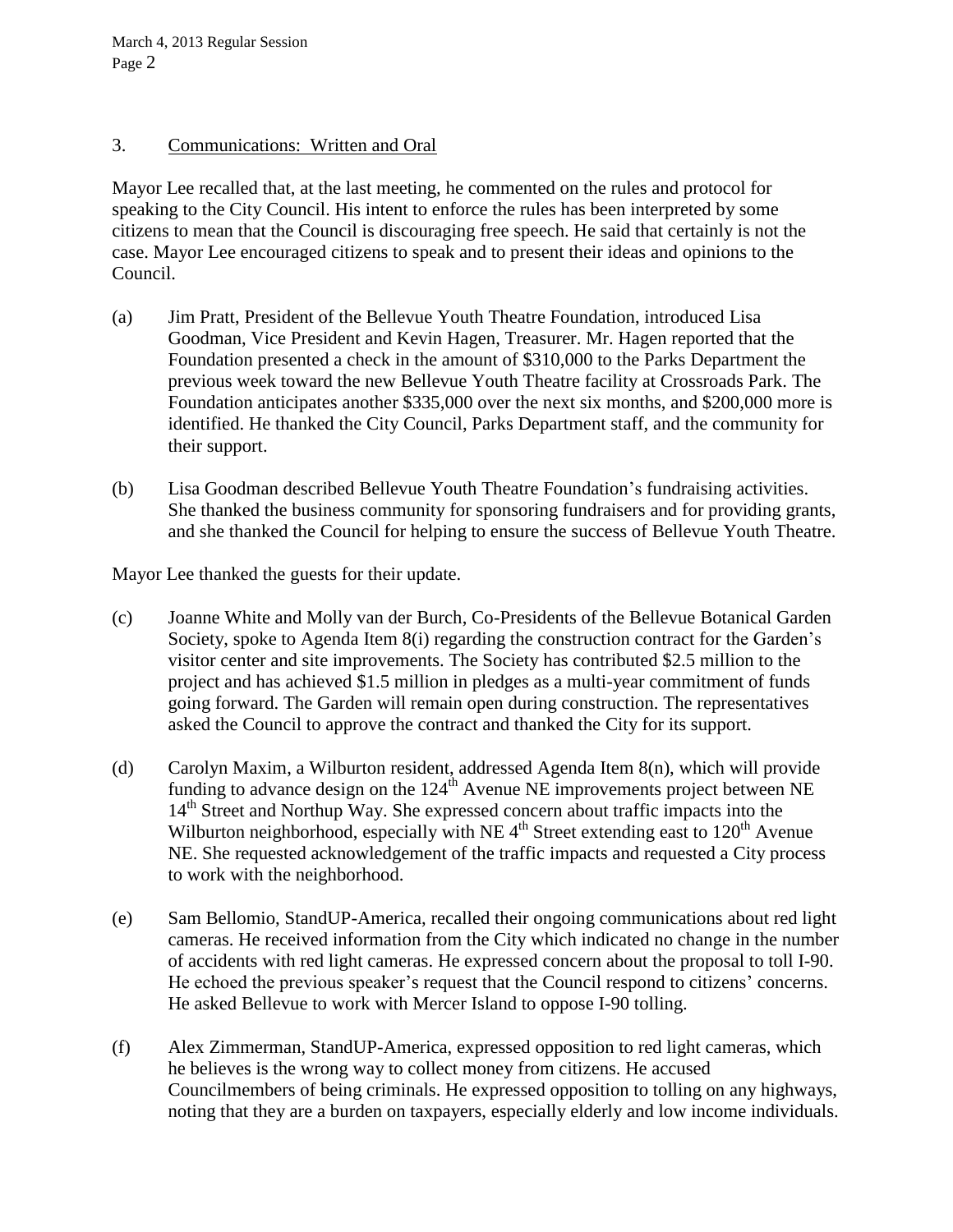- (g) Will Knedlik, on behalf of Eastside Rail Now, updated the Council on the removal of Burlington Northern railroad tracks in Kirkland. He encouraged Bellevue to become involved in the issue. He said it does not make sense to remove tracks when they are needed to remove construction debris and waste. Mr. Knedlik said that Sound Transit has added to its Phase 3 package the consideration of commuter rail, which is another reason to retain the rail tracks. He said the City of Kirkland is not complying with laws about considering the public benefit but is basing its actions on what it considers to be abandonment of the rail tracks.
- (h) Joe Rosmann, Building a Better Bellevue, reminded the Council and the public that their organization represents a broad range of individuals and businesses from across the community. He thanked the Council for its work leading up to its decision last week on the Light Rail Overlay (LRO) Land Use Code Amendment (LUCA). He said important progress has been made to protect the community and private property. Mr. Rosmann said a number of concerns remain, however, including when a permit request can be filed, environmental standards, and the issue of discretion in how the City Manager and staff will oversee activities.
- (i) Jeff Borgida, Republic Services, announced that the company achieved a 95 percent or higher customer satisfaction rating from Bellevue customers for the fifth year in a row. Jennifer Pritchard addressed environmental stewardship and Bellevue's achievements in recycling. Mr. Borgida noted Republic's practice of transferring glass to a plant in Seattle to be recycled into wine bottles. Ms. Pritchard thanked the City for its partnership.
- 4. Reports of Community Council, Boards and Commissions: None.
- 5. Report of the City Manager
	- (a) Implementation of the 2013-2019 Capital Investment Program (CIP) financing plan by providing for the issuance of limited tax general obligation Councilmanic bonds to finance, reimburse, or refinance a portion of the cost of the City's CIP, and discussion with Council concerning mix of short-term debt. *[Study Session Agenda Item 2(c)]*

City Manager Steve Sarkozy said staff will first address a carryover item from the Study Session agenda regarding bond financing. He recalled that the 2013-2019 Capital Investment Program (CIP) Plan anticipated the use of long-term borrowing and a short-term line of credit. However, staff is now recommending the use of long-term borrowing only. He noted that Bellevue is one of the few cities in the state and country with such a strong credit rating and a continued Aaa bond rating from Moody's.

Finance Director Jan Hawn reported that the most favorable strategy at this time is a single, large, long-term bond package. Market conditions and interest rates are favorable, and the City will save approximately \$150,000 by issuing one bond instead of two.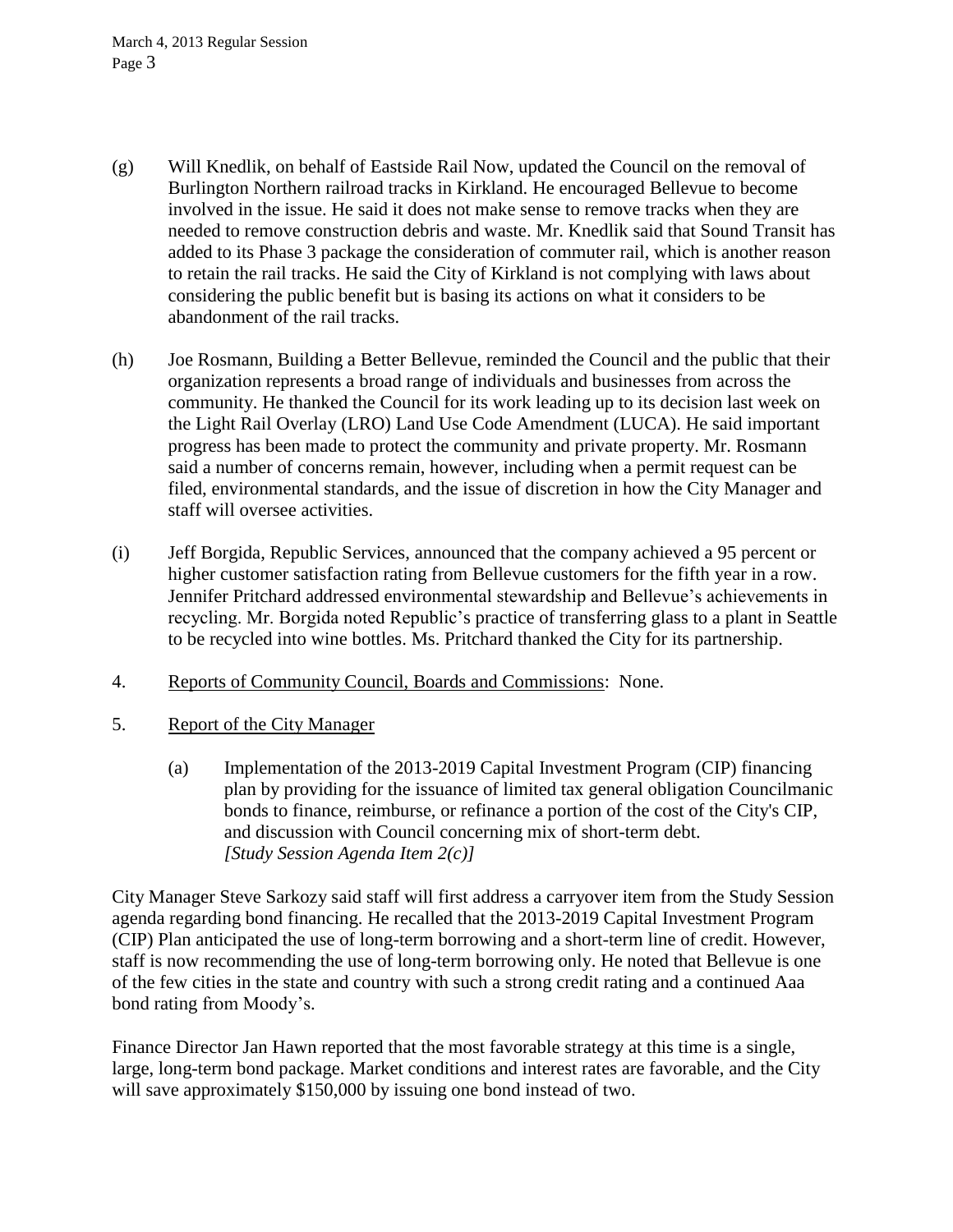March 4, 2013 Regular Session Page 4

Ms. Hawn said the short-term line of credit borrowing previously anticipated is not available for a seven-year term to coincide with the length of the CIP Plan.

Ms. Hawn said staff recommends the issue of approximately \$80 million to fund projects early in the CIP Plan, which is front-loaded to take advantage of lower costs. The City will remain well below its debt capacity and within the Council's conservative threshold for debt. She noted that the economy is favorable for completing projects at lower costs.

Ms. Hawn requested authorization to adjust the bond amount as needed to net \$80 million for capital projects. The related ordinance will be presented to Council for consideration on April 1, and staff anticipates closing by the end of April.

Responding to Councilmember Davidson, Ms. Hawn said the bonds could be paid off at 10 years without a penalty. He expressed concern about burdening future CIP Plans with paying off this debt. Ms. Hawn said the bonds could level the debt service over a 20-year period or the City could repay them earlier. Dr. Davidson said he would like to take a look at a 10-year repayment schedule.

Mr. Sarkozy said a single issuance is less costly to the overall CIP Plan. He recalled past discussions about allocating new revenues toward debt service instead of toward CIP projects.

Responding to Mayor Lee, Dr. Davidson said he is not suggesting that the Council condition the debt on 10-year repayment.

Councilmember Balducci concurred that it would be helpful to see a comparison of possible repayment schedules.

Responding to Ms. Balducci, Ms. Hawn said the \$7 million related to local revitalization financing is part of the \$80 million. The State has given the City \$500,000 annually to fund the debt service payments on that portion of the bond issue. Repayment of that portion would extend over 25 years because the State has committed to that payment over the full 25 years.

Stacy Lewis, bond counsel for the City, said the local revitalization financing statute permits local governments to pledge the state sales tax credit revenue stream to outstanding debt. The City is able to do so in its bond ordinance because the state legislature has authorized the pledge of this revenue stream. Once the bonds are sold to investors, the creation of a third-party contract cannot be impaired by future legislative action.

Responding to Councilmember Wallace, Ms. Hawn confirmed that the debt is related to capital projects and not to the operating budget. Mr. Wallace stated his understanding of the bond proposal, which is to use long-term debt to cover the costs of long-term projects. He noted the favorable current interest rate of 2.7 percent on the bonds, the inflation rate in 2011 of 3 percent, and the 2012 inflation rate of 2 percent. He said this is a favorable opportunity to take advantage of the lowest interest rates in history to complete needed capital projects.

Councilmember Stokes concurred with Mr. Wallace's analysis and comments.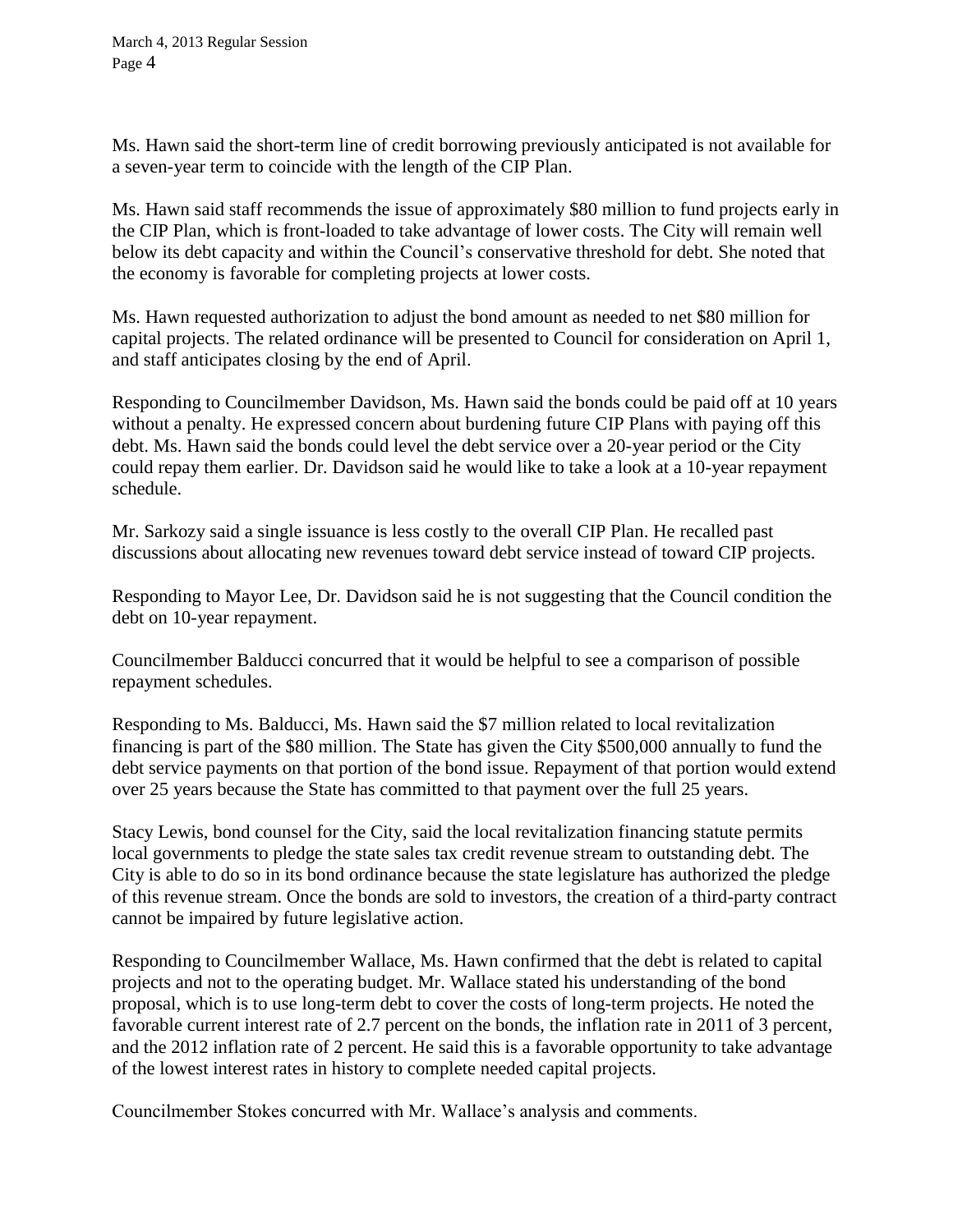Councilmember Chelminiak concurred with Dr. Davidson's request for more information on debt repayment. One issue to keep in mind is that the bond is spending the future's dollars. He said the Council needs to continue to recapitalize the City. He said it is bothersome that the CIP Plan was built based on the concept of using a short-term line of credit and now that is not available.

Deputy Mayor Robertson concurred with Councilmember Wallace's comments. She said the reason to do this now is to fulfill obligations related to Sound Transit's light rail Downtown Tunnel and to major road projects. She expressed support for the bond proposal.

Mayor Lee expressed support for the proposal. However, he noted that questions raised by Councilmembers Chelminiak and Davidson should be addressed.

Councilmember Davidson clarified that he is agreeable to moving forward with the option of a potential earlier debt repayment.

Responding to Mayor Lee about short-term lines of credit, Lindsay Sovde, Seattle Northwest Securities, explained that banks are tightening their credit guidelines. Lines of credit that were formerly available for three to five years are now only available for two years, and the terms are less favorable. With the current low interest rates, it makes sense to lock in a low rate for the long term. Ms. Sovde cautioned that rates are not locked until the City sells the bonds.

Councilmember Stokes expressed support for moving forward. Responding to Mr. Stokes, Ms. Hawn reiterated that staff is requesting that the ordinance provide the flexibility for staff to adjust the timing if needed to achieve the best interest rate and terms possible on the bond package.

Mayor Lee noted a general consensus to proceed.

Councilmember Wallace said he asked earlier in the day for an apples-to-apples comparison of this scenario versus what was in the budget to show the seven-year horizon and what it looks like (i.e., what money comes in and what the payments look like).

Mayor Lee reiterated the request for cash flow information.

(b) NPDES Municipal Stormwater Permit Annual Report

Nav Otal, Utilities Director, said the National Pollutant Discharge Elimination System (NPDES) permit requires cities to provide an annual compliance report by March 31. Cities must also submit a stormwater management plan for the upcoming year. The Environmental Services Commission has held three meetings to review the annual report and a public hearing on January 10 to gather input from the public. The Commission's recommendation is included in the meeting packet. Council action on a resolution authorizing the City Manager to sign and certify the NPDES annual report is scheduled for the March 18 Consent Calendar. Ms. Otal said that Bellevue is in full compliance with the permit.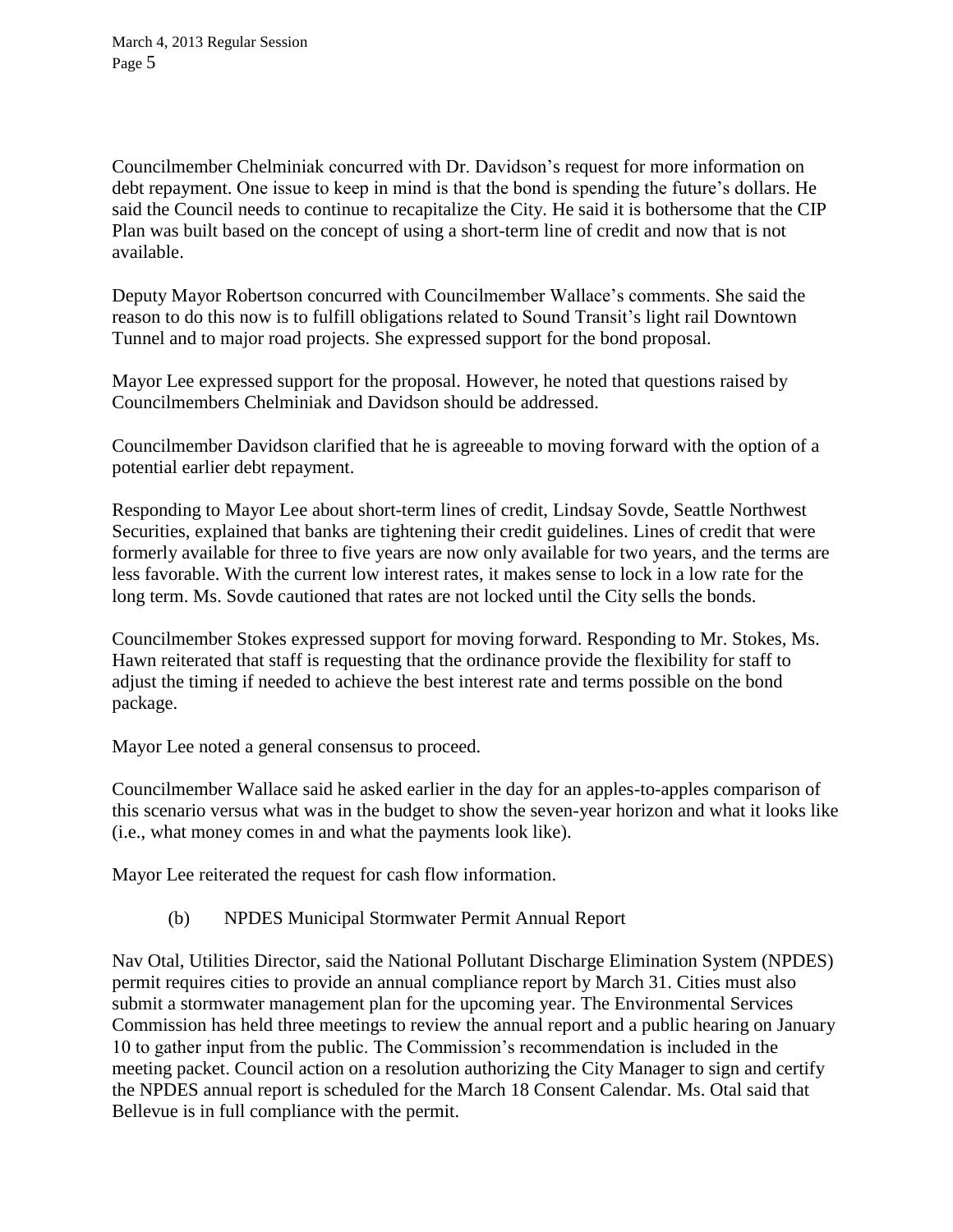March 4, 2013 Regular Session Page 6

Responding to Councilmember Davidson, Ms. Otal confirmed that the City is working off the previous permit for this report. Bellevue and other cities are appealing the most recent permit.

Councilmember Stokes, liaison to the Environmental Services Commission, commended the Commission's review and discussions. He thanked Commission members for their work.

Moving on, Mr. Sarkozy noted a request from the Council for additional information on Agenda Item 8(i) regarding the Bellevue Botanical Garden construction contract and on Agenda Item 8(k) regarding the contract for the Bellevue Youth Theatre.

Patrick Foran, Parks and Community Services Director, recalled that the Bellevue Botanical Garden began as a property donation by Cal and Harriet Shorts and opened in 1992. Mr. Foran said the garden has grown from 11 acres to 34 acres and has an annual attendance of 300,000. He described educational activities and resources provided by the Garden. He noted that the Bellevue Botanical Garden Society and six other garden groups provide ongoing capital and operations support.

Mr. Foran described the Garden's project to add a new visitor center, education wing, and more parking; relocate the Sharp cabin; add new gardens and walkways; and to restore the Shorts House. He reviewed the project budget, proposed construction contract, and non-construction expenses, for a total cost of \$10 million.

Councilmember Balducci said she is enthusiastic to see these projects moving forward.

Dr. Davidson commended the vision and creativity of the community in developing the garden since 1992.

Councilmember Chelminiak recalled that he was on the Parks and Community Services Board when the Garden was proposed. He said it is wonderful to see people have the passions they do to support this type of project and facility. He expressed support for the important contributions of the Bellevue Youth Theatre program as well. He sees both programs as having a role in economic development as well.

Councilmember Stokes expressed support for the Botanical Garden and Youth Theatre. He thanked the respective Society and Foundation representatives and volunteers for their work and support of these programs. He encouraged citizens to visit the new Ravine Garden and Suspension Bridge at the Botanical Garden.

Mayor Lee said he looks forward to continued success with these programs.

Mr. Foran described the Bellevue Youth Theatre project at Crossroads Community Park. He described the proposed design of the new theatre which will be built into the hill to reduce the impact on green space. The BYT program was created in 1990 to meet a need within the community for youth and family activities, including for learning/developmentally disabled individuals.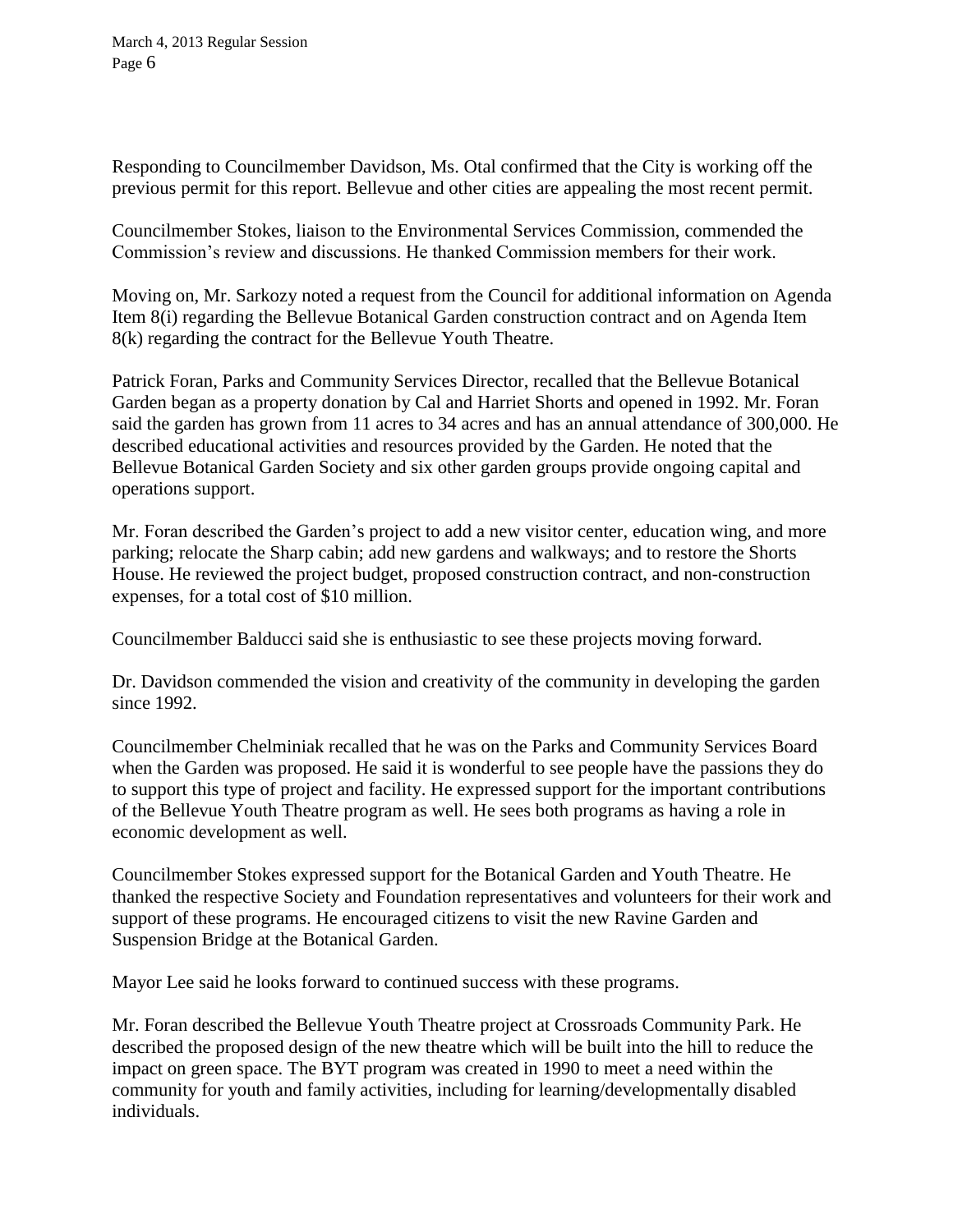Mr. Foran noted that other theatre groups currently using the Ivanhoe facility will also be able to use the new BYT facility. He said the theatre program receives ongoing financial and volunteer support from the Bellevue Youth Theatre Foundation, the community, and grants.

Mr. Foran reviewed the BYT project budget and construction costs, noting a total cost of \$9.65 million. He said that utilities replacement and other smaller projects, including a Neighborhood Enhancement Program (NEP) project, are being coordinated with the larger project's construction to achieve efficiencies.

## 6. Council Business and New Initiatives

Councilmember Balducci announced that a large knitting organization event will be held at Meydenbauer Center in April.

Ms. Balducci attended a meeting of the Sound Transit Board, which included an update on the East Link project and a discussion to begin accelerated planning for the Sound Transit 3 (ST3) package. She reported that she, Mayor Lee, and Councilmember Stokes attended Bellevue's Neighborhood Leaders meeting which provided the opportunity to meet the City's new Neighborhood Outreach Manager, Mike McCormick Huentelman.

Councilmember Stokes reported that he, Mayor Lee, and Councilmember Davidson attended Bellevue Youth Link's annual gumbo night. Mr. Stokes said he met with Police Chief Pillo and others regarding the human trafficking issue. Mr. Stokes attended the Sound Cities Association meeting in late February.

Councilmember Wallace said there were a number of arrests earlier in the day related to a multistate prostitution and human trafficking ring's activities in Bellevue. The state legislature passed a bill earlier in the day to fight human trafficking, and the Violence Against Women Act was passed last week by the U.S. Congress.

Mr. Wallace thanked Mr. Foran for additional details on the Bellevue Botanical Garden and Bellevue Youth Theatre projects. He thanked the Garden Society and Youth Theatre Foundation for their fundraising and everyone in the community for their contributions and hours of volunteer work.

Councilmember Chelminiak attended the annual retreat of the Bellevue Convention Center Authority (BCCA) Board, which oversees Meydenbauer Center. He attended a meeting of the Mental Illness and Drug Dependency Task Force and served as the emcee for the Interlake High School Auction.

Councilmember Davidson attended meetings of the Municipal Water Pollution Abatement Advisory Committee (MWPAAC) and the Cascade Water Alliance Board. He attended the MWPAAC Executive Board retreat and the City Council's Economic Development Retreat. Dr. Davidson attended Youth Link's annual gumbo night.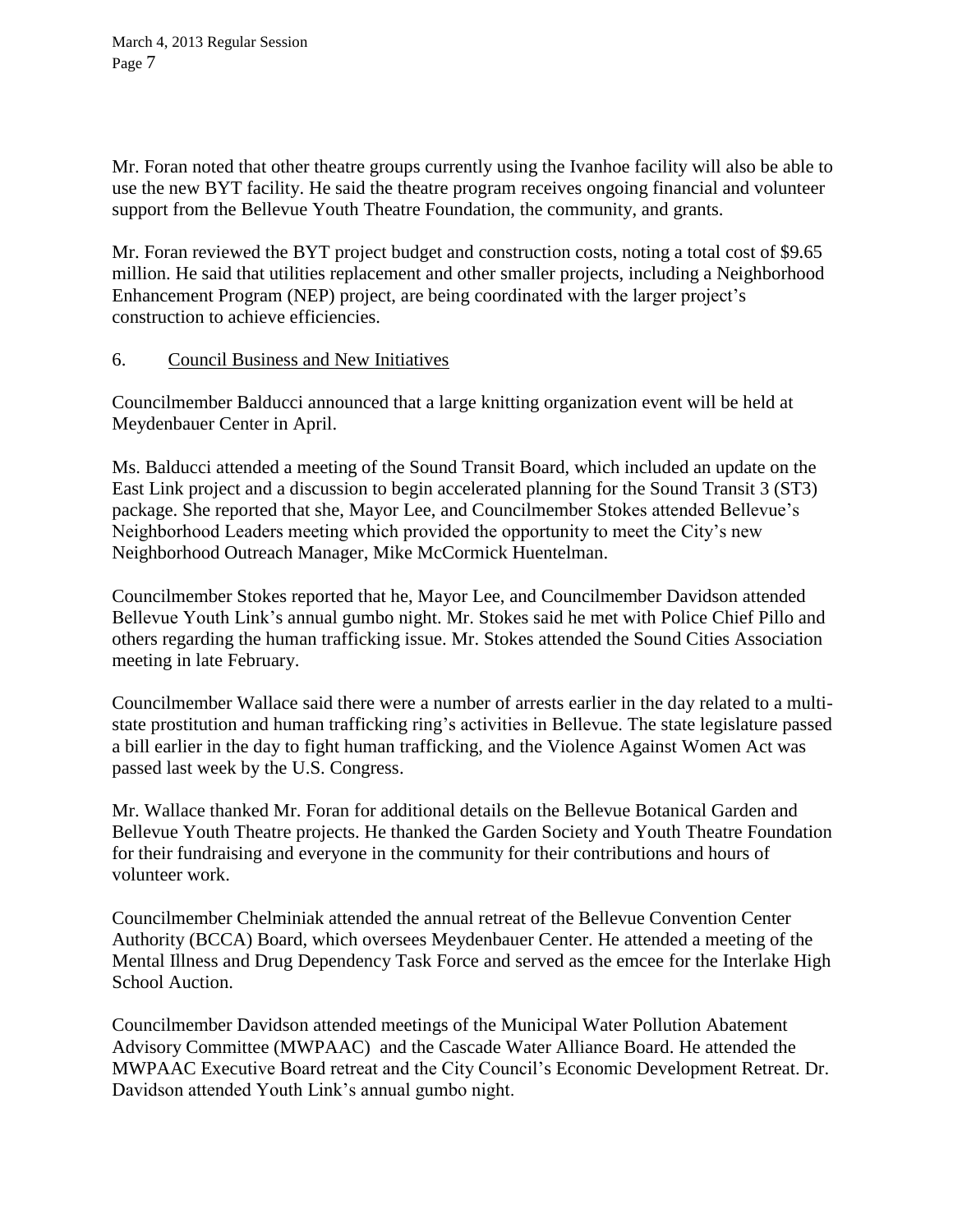- $\rightarrow$  At 10:00 p.m., Deputy Mayor Robertson moved to extend the meeting to 10:15 p.m. Councilmember Wallace seconded the motion.
- $\rightarrow$  The motion to extend the meeting carried by a vote of 7-0.

Deputy Mayor Robertson recalled that all Councilmembers attended the Bellevue Downtown Association (BDA) dinner the previous month. She attended a meeting of the Puget Sound Regional Council (PSRC) prioritization working group, which is wrapping up its work of identifying recommendations for transportation project funding. She and Mayor Lee attended the Lunar New Year celebration at the Bellevue Collection. Ms. Robertson attended the City Council's retreat on economic development.

Referring to the Bellevue Botanical Garden, Ms. Robertson said she is a Girl Scout leader and she held her troop's bridging ceremony at the Ravine Garden and Suspension Bridge. She encouraged local scout troops to do the same.

Ms. Robertson referred to Agenda Item 8(n) and noted the importance of the traffic issues raised by Carolyn Maxim of the Wilburton neighborhood.

Mayor Lee reported that he attended the BDA dinner and Youth Link's gumbo night.

Mayor Lee commented on the large immigrant population in Bellevue. He said that immigration reform is a significant issue at the federal level, but it is not included in the Council's Federal Legislative Agenda. He requested the Council's support to ask staff to bring back language for Council consideration on the specific topic of professional/technical workers visas.

- $\rightarrow$  Mayor Lee moved to direct staff to bring back draft language regarding foreign professional/technical workers visas in order for the Council to consider amending its Federal Legislative Agenda. Deputy Mayor Robertson seconded the motion.
- $\rightarrow$  The motion carried by a vote of 7-0.
- 7. Approval of the Agenda
- $\rightarrow$  Deputy Mayor Robertson moved to approve the agenda, and Councilmember Stokes seconded the motion.
- $\rightarrow$  The motion to approve the agenda carried by a vote of 7-0.
- 8. Consent Calendar
- $\rightarrow$  Deputy Mayor Robertson moved to approve the Consent Calendar, and Councilmember Stokes seconded the motion.
- $\rightarrow$  The motion to approve the Consent Calendar carried by a vote of 7-0, and the following items were approved.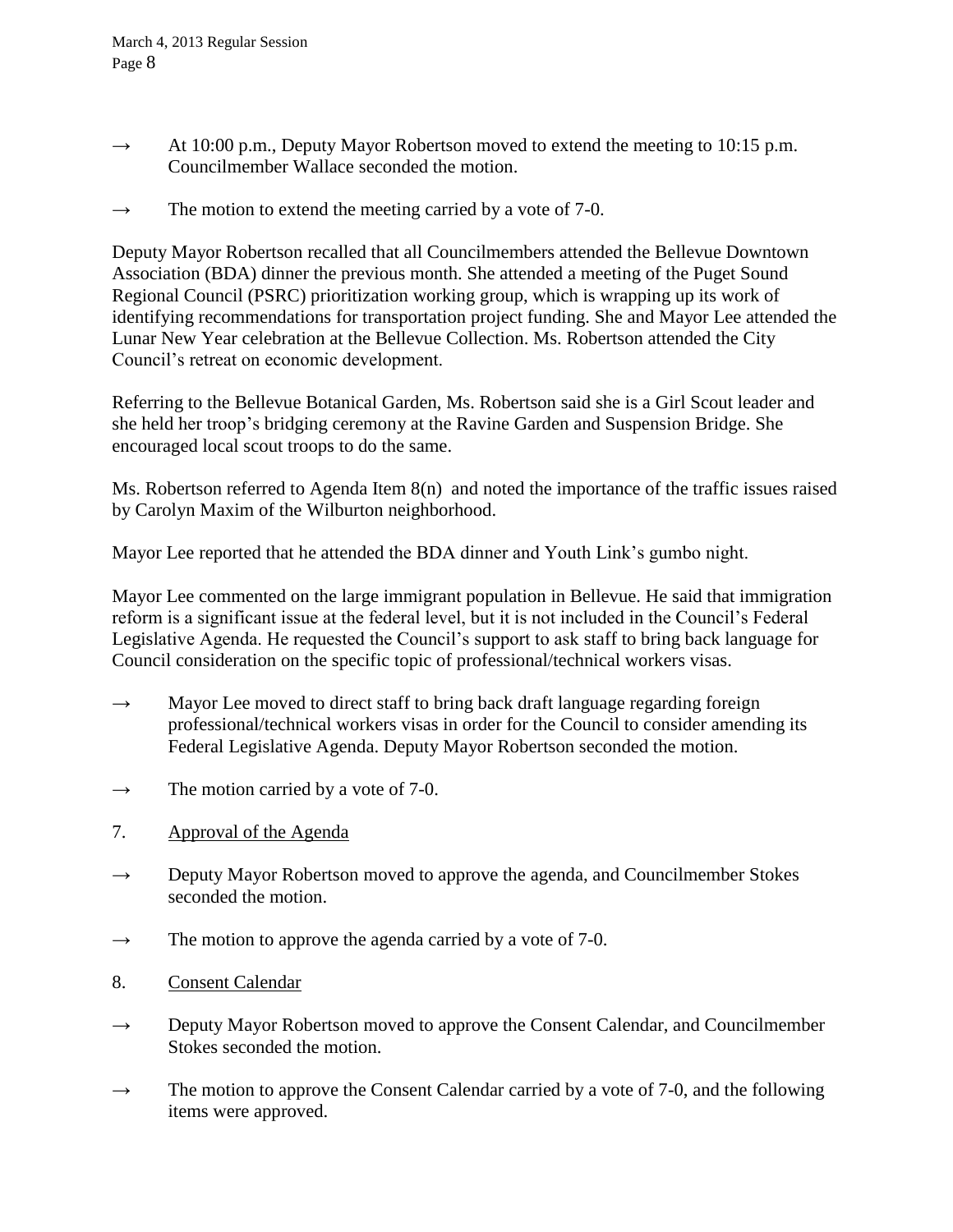- (a) Minutes of February 11, 2013 Extended Study Session
- (b) Resolution No. 8522 authorizing execution of a Settlement Agreement with Sound Transit related to approvals necessary for the NE 4th Street Extension Project, Phase 1, extending NE 4th Street from 116th Avenue NE to the eastern boundary of the Burlington Northern Santa Fe (BNSF) Railway Corridor.
- (c) Resolution No. 8521 ratifying the execution of : 1) an amended and restated Eastside Public Safety Communications Agency (EPSCA) Interlocal Agreement; and 2) the related Articles of Incorporation.
- (d) Resolution No. 8523 adopting the City of Bellevue Federal Legislative Agenda for the 2013 legislative session.
- (e) Resolution No. 8524 amending the adopted City of Bellevue State Legislative Agenda for the 2013 legislative session.
- (f) Resolution No. 8525 authorizing execution of a two-year purchasing and maintenance agreement, with the option to renew the contract for four periods of two years each, with Municipal Emergency Services, Inc., for the purchase and delivery of Scott Self-Contained Breathing Apparatus (SCBA) required for use by the Bellevue Fire Department.
- (g) Resolution No. 8526 authorizing execution of a general services contract with King County Metro - Rapid Ride, in an amount not to exceed \$120,000, for the installation of fiber optic cable.
- (h) Resolution No. 8527 authorizing execution of a two-year Technical Services Agreement with CSDC Systems Inc., with the option to renew for an additional two years, in an amount not to exceed a total of \$160,000, for ongoing AMANDA Permitting System development and consulting services on an as-needed basis.
- (i) Resolution No. 8528 authorizing execution of a contract with Cornerstone General Contractors, Inc., in the amount of \$9,358,578, to construct the Visitor Center and site improvements at the Bellevue Botanical Garden.
- (j) Resolution No. 8529 authorizing execution of a four-year lease agreement with Cascade Canoe and Kayak, Inc., for use of a portion of the Enatai Beach Park and Boathouse located at 3519 108th Avenue SE.
- (k) Resolution No. 8530 authorizing execution of a contract with Pease Construction, Inc., in an amount not to exceed \$8,803,207, to construct the Bellevue Youth Theatre at Crossroads Park.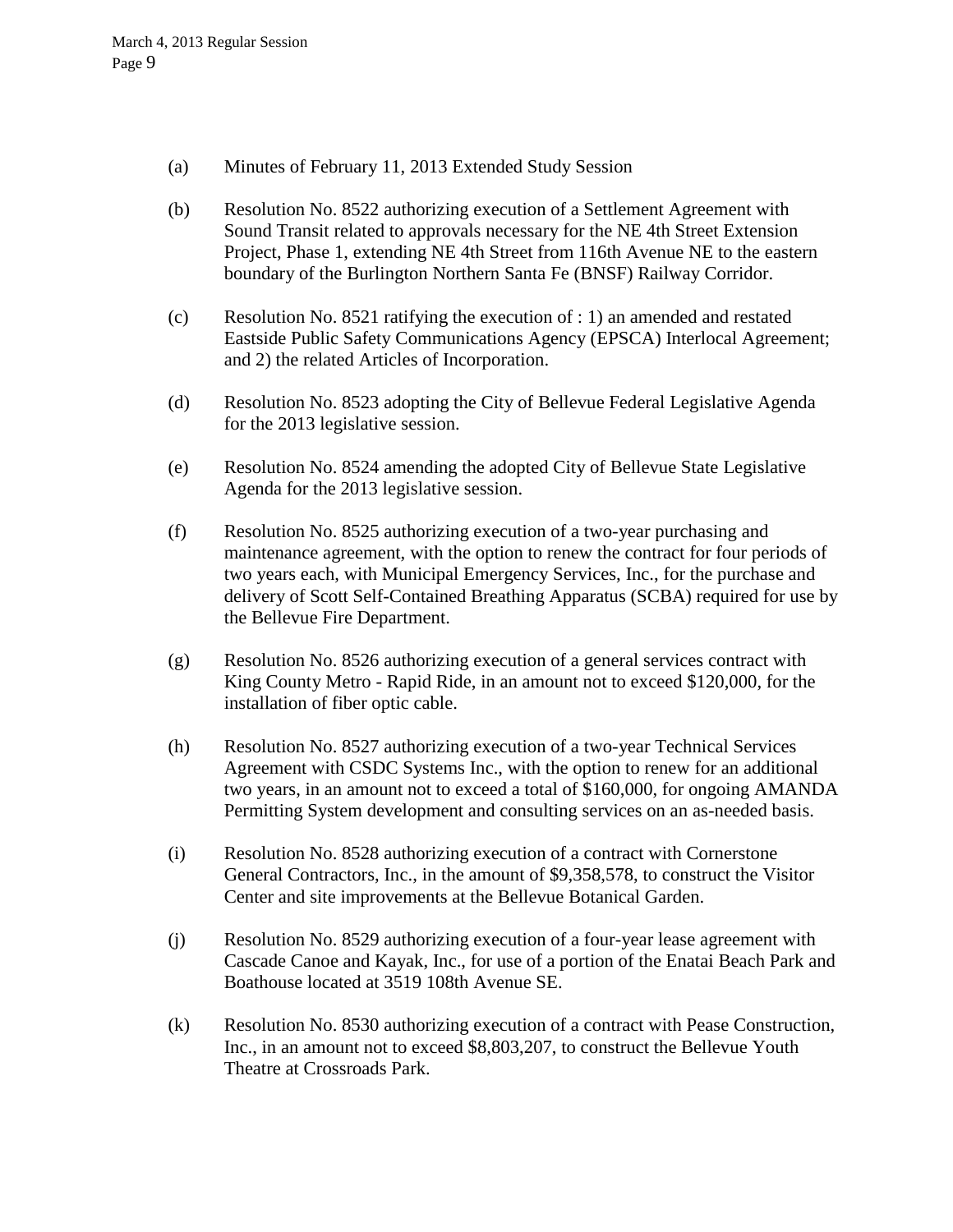- (l) Resolution No. 8531 authorizing execution of a consultant agreement with Reid Middleton, Inc., in an amount not to exceed \$169,481.40, to prepare a design alternative analysis for the proposed improvements at the intersection of Lakemont Boulevard/Cougar Mountain Way/SE 63rd Street (CIP Plan No. PW-I-92).
- (m) Resolution No. 8532 authorizing execution of a Quit Claim Deed to transfer a portion of Northup Way right-of-way to the Washington State Department of Transportation as part of the SR 520 Eastside Transit and High Occupancy Vehicle (HOV) improvement project, and waiving compensation because the transfer of the proposed right-of-way is in the public's interest and advantage.
- (n) Resolution No. 8533 authorizing execution of Amendment #2 to the Professional Engineering Services Agreement with HDR Engineering, Inc., increasing the total contract amount from \$1,568,776 to \$3,694,986, to advance design on the 124th Avenue NE Improvements projects, NE 14th Street to Northup Way (CIP Plan No. PW-R-166) and NE 12th Street to NE 14th Street (CIP Plan No. PW-R-169).
- (o) Resolution No. 8534 authorizing execution of a Professional Engineering Services Agreement with HDR Engineering, Inc., in an amount not to exceed \$2,108,799, to complete 60% preliminary engineering plans, specifications, and estimates for the planned NE 15th Street roadway improvements between 116th Avenue NE and 120th Avenue NE (CIP Plan No. PW-R-172), and improvements between 120th Avenue NE and 124th Avenue NE (CIP Plan No. PW-R-173).
- (p) Resolution No. 8535 authorizing execution of a consultant agreement with Parametrix, in an amount not to exceed \$446,234, to develop preliminary designs for the 130th Avenue NE project between Bel-Red Road and NE 20th Street (CIP Plan No. PW-R-170), and the NE 16th Street project between 130th Avenue NE and 132nd Avenue NE (CIP Plan No. PW-R-174).
- (q) Ordinance No. 6103 authorizing: 1) execution of a grant agreement with the Washington State Department of Transportation to accept a \$311, 213 federal Highway Safety Improvement Program grant to construct a new mid-block crossing on NE 8th Street near Crossroads Park; 2) amending the 2013-2014 General Capital Investment Program (CIP) fund budget to increase the appropriation by \$311,213 in grant funds; and, 3) amending the 2013-2019 CIP Plan to increase the Minor Capital-Traffic Operations Program by \$311,213 (CIP Plan No. PW-M-2).
- (r) Resolution No. 8536 authorizing approval of payment of \$65,820.32 for a Release of All Claims in final settlement of a claim against the City for property damage to the Perez/Ambrocio residence caused when a water main was accidentally damaged by City Surface Water crews during installation of a new drainage structure.